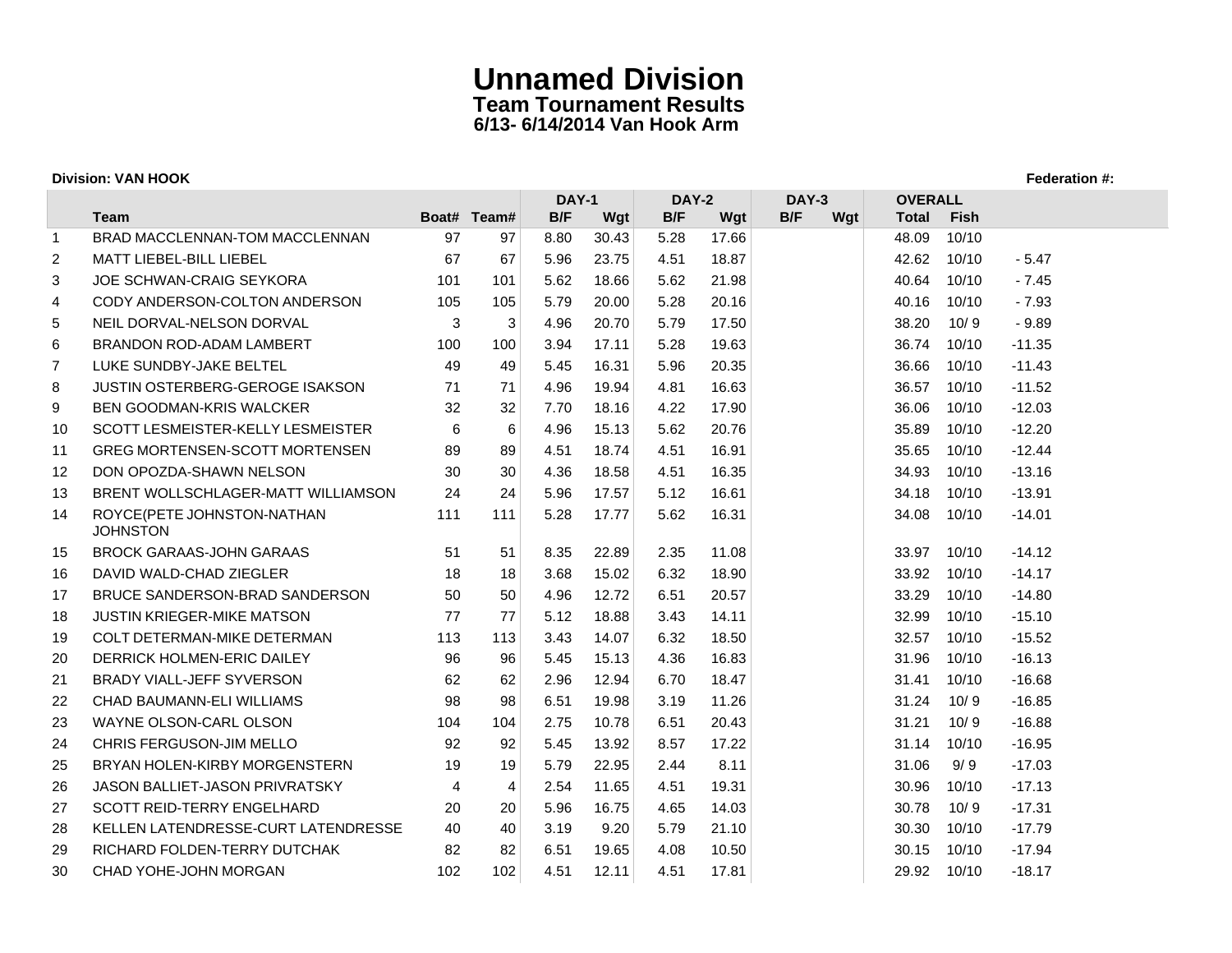| <b>Division: VAN HOOK</b> |                                  |     |                |              |       |                       |       |     |     |                |       |          |
|---------------------------|----------------------------------|-----|----------------|--------------|-------|-----------------------|-------|-----|-----|----------------|-------|----------|
|                           |                                  |     |                | <b>DAY-1</b> |       | <b>DAY-2</b><br>DAY-3 |       |     |     | <b>OVERALL</b> |       |          |
|                           | Team                             |     | Boat# Team#    | B/F          | Wgt   | B/F                   | Wgt   | B/F | Wgt | <b>Total</b>   | Fish  |          |
| 31                        | JASON SESSING-ROB ATWOOD         | 68  | 68             | 3.08         | 7.31  | 7.70                  | 22.31 |     |     | 29.62          | 8/8   | $-18.47$ |
| 32                        | TROY JOHNSON-KAREN JOHNSON       | 85  | 85             | 4.65         | 18.37 | 7.70                  | 11.02 |     |     | 29.39          | 8/8   | $-18.70$ |
| 33                        | DAVE MAHLUM-BRIAN MAHLUM         | 53  | 53             | 3.68         | 12.99 | 5.96                  | 16.25 |     |     | 29.24          | 10/10 | $-18.85$ |
| 34                        | BRADY MCDOWELL-JOHN ERRECART     | 80  | 80             | 3.94         | 15.96 | 5.12                  | 12.98 |     |     | 28.94          | 10/10 | $-19.15$ |
| 35                        | TIM BARTSCH-CHAD HALVORSON       | 17  | 17             | 2.75         | 11.40 | 4.81                  | 17.35 |     |     | 28.75          | 10/10 | $-19.34$ |
| 36                        | MICHAEL PARISIEN-NICK PARISIEN   | 78  | 78             | 3.55         | 12.88 | 4.51                  | 15.75 |     |     | 28.63          | 10/9  | $-19.46$ |
| 37                        | MATTHEW KNUTSON-SCOTT LONG       | 35  | 35             | 2.54         | 12.12 | 4.51                  | 16.26 |     |     | 28.38          | 10/10 | $-19.71$ |
| 38                        | MIKE GIBBS-VAIL GIBBS            | 114 | 114            | 4.51         | 14.88 | 5.12                  | 13.39 |     |     | 28.27          | 10/10 | $-19.82$ |
| 39                        | STAN THOMPSON-AARON THOMPSON     | 76  | 76             | 2.75         | 12.05 | 5.12                  | 15.96 |     |     | 28.01          | 10/10 | $-20.08$ |
| 40                        | WAYNE E JOHNSON-DALEEN JOHNSON   | 48  | 48             | 2.35         | 9.29  | 5.45                  | 18.53 |     |     | 27.82          | 10/10 | $-20.27$ |
| 41                        | BRIAN FEICKERT-TRAVIS KALLIAS    | 52  | 52             | 5.12         | 18.56 | 2.35                  | 9.23  |     |     | 27.79          | 10/10 | $-20.30$ |
| 42                        | SCOTT RUDOLPH-NICK GUSTAFSON     | 27  | 27             | 4.08         | 13.57 | 3.68                  | 13.80 |     |     | 27.37          | 10/9  | $-20.72$ |
| 43                        | DAVE PARIZEK-BARRON PARIZEK      | 9   | 9              | 3.94         | 13.62 | 3.94                  | 13.58 |     |     | 27.20          | 10/10 | $-20.89$ |
| 44                        | JAMIE ZIETZ-BRIAN GEORGE         | 106 | 106            | 3.81         | 15.33 | 2.64                  | 11.85 |     |     | 27.18          | 10/10 | $-20.91$ |
| 45                        | ERIC CHRISTIANSON-BRAD BRANDT    | 56  | 56             | 3.43         | 13.53 | 4.22                  | 12.93 |     |     | 26.46          | 10/10 | $-21.63$ |
| 46                        | <b>CHARLES HELWIG-TIM HARRIS</b> | 81  | 81             | 5.28         | 19.43 | 2.85                  | 6.03  |     |     | 25.46          | 8/8   | $-22.63$ |
| 47                        | MATT LINDLEY-KIRK HAWKINSON      | 29  | 29             | 3.19         | 10.81 | 4.36                  | 14.56 |     |     | 25.37          | 10/10 | $-22.72$ |
| 48                        | MARK CAMPBELL-BRIAN WALD         | 11  | 11             | 4.08         | 14.68 | 2.25                  | 10.54 |     |     | 25.22          | 10/10 | $-22.87$ |
| 49                        | <b>SCOTT SWAIN-CRAIG FICKE</b>   | 43  | 43             | 3.08         | 10.97 | 6.32                  | 14.19 |     |     | 25.16          | 10/10 | $-22.93$ |
| 50                        | <b>TRAVIS COTE-CHASE REHAK</b>   | 84  | 84             | 2.75         | 11.62 | 4.51                  | 12.93 |     |     | 24.55          | 10/10 | $-23.54$ |
| 51                        | <b>MARC BEYER-JASON KOBES</b>    | 13  | 13             | 3.94         | 13.18 | 2.75                  | 11.16 |     |     | 24.34          | 10/10 | $-23.75$ |
| 52                        | BLAIR HAALAND-MIKE GIETZEN       | 112 | 112            | 3.43         | 13.85 | 2.64                  | 9.84  |     |     | 23.69          | 10/10 | $-24.40$ |
| 53                        | KOREY STAMMEN-SCOTT STAMMEN      | 108 | 108            | 2.07         | 7.95  | 4.36                  | 15.19 |     |     | 23.14          | 9/9   | $-24.95$ |
| 54                        | JEREMY FOLVEN-BEN HETTICH        | -1  | $\mathbf{1}$   | 4.81         | 12.63 | 3.19                  | 10.47 |     |     | 23.10          | 10/10 | $-24.99$ |
| 55                        | DAVID MCQUEEN-CORY NORDQUIST     | 116 | 116            | 2.96         | 12.00 | 2.25                  | 10.80 |     |     | 22.80          | 10/10 | $-25.29$ |
| 56                        | JEFF CAMPBELL-ROBERT DAMBERGER   | 8   | 8              | 4.65         | 13.03 | 2.16                  | 9.62  |     |     | 22.65          | 10/10 | $-25.44$ |
| 57                        | DREW DROSDAL-ORIVLLE DROSDAL     | 54  | 54             | 5.12         | 9.06  | 5.62                  | 13.24 |     |     | 22.30          | 5/5   | $-25.79$ |
| 58                        | DARRIN HAUGE-LEVI SOLEM          | 65  | 65             | 2.44         | 11.55 | 2.35                  | 10.73 |     |     | 22.28          | 10/10 | $-25.81$ |
| 59                        | CAMERON THOMPSON-GARRETT WURGLER | 125 | 125            |              |       | 6.14                  | 22.26 |     |     | 22.26          | 5/5   | $-25.83$ |
| 60                        | DERRICK SONSALLA-TRENT SONSALLA  | 7   | $\overline{7}$ | 2.07         | 4.05  | 6.32                  | 18.05 |     |     | 22.10          | 7/7   | $-25.99$ |
| 61                        | TRAVIS SAUBER-DANNY LAFONTAINE   | 86  | 86             | 1.98         | 5.33  | 8.80                  | 16.73 |     |     | 22.06          | 8/8   | $-26.03$ |
|                           |                                  |     |                |              |       |                       |       |     |     |                |       |          |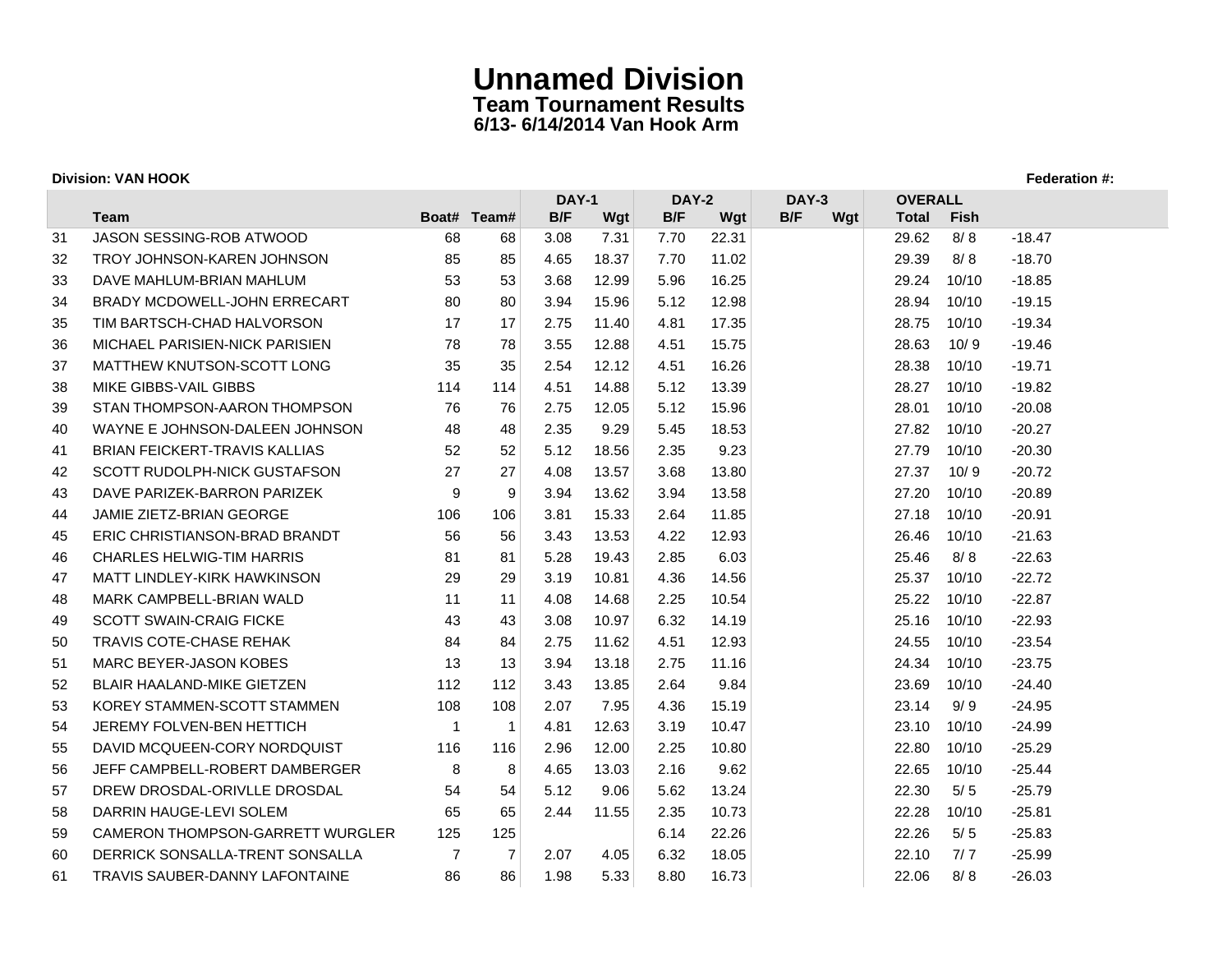| <b>Division: VAN HOOK</b>          |                                                                                                        |                |                                       |                                              |                               |                             |                              |     |       |                                         |                                                               |  |
|------------------------------------|--------------------------------------------------------------------------------------------------------|----------------|---------------------------------------|----------------------------------------------|-------------------------------|-----------------------------|------------------------------|-----|-------|-----------------------------------------|---------------------------------------------------------------|--|
|                                    |                                                                                                        |                |                                       | <b>DAY-1</b><br><b>DAY-2</b><br><b>DAY-3</b> |                               |                             |                              |     |       |                                         |                                                               |  |
|                                    |                                                                                                        |                |                                       |                                              |                               |                             |                              |     |       |                                         |                                                               |  |
|                                    |                                                                                                        |                |                                       |                                              |                               |                             |                              |     |       |                                         | $-26.10$                                                      |  |
|                                    |                                                                                                        |                |                                       |                                              |                               |                             |                              |     |       |                                         | $-26.29$                                                      |  |
|                                    | 110                                                                                                    |                |                                       |                                              |                               |                             |                              |     |       |                                         | $-26.34$                                                      |  |
| <b>TRACY HUNTER-RICK KOENIG</b>    | 15                                                                                                     | 15             | 3.68                                  | 10.26                                        | 3.68                          | 11.38                       |                              |     | 21.64 |                                         | $-26.45$                                                      |  |
| <b>BRIAN MERKEL-TOM BEATON</b>     | 73                                                                                                     | 73             | 3.68                                  | 5.50                                         | 4.65                          | 15.95                       |                              |     | 21.45 |                                         | $-26.64$                                                      |  |
| WADE HOWE-BRAD QUALE               | 47                                                                                                     |                | 4.22                                  | 14.50                                        | 2.35                          | 6.67                        |                              |     | 21.17 | 8/8                                     | $-26.92$                                                      |  |
| <b>BROCK BEGG-SETH ROREM</b>       | 16                                                                                                     | 16             | 4.65                                  | 14.23                                        | 2.54                          | 6.77                        |                              |     | 21.00 | 8/8                                     | $-27.09$                                                      |  |
| <b>JASON PETERSEN-WES OYLOE</b>    | 45                                                                                                     | 45             | 1.82                                  | 3.20                                         | 5.45                          | 17.50                       |                              |     | 20.70 | 7/7                                     | $-27.39$                                                      |  |
| <b>GARY SUKO-GARY WEAVER</b>       | 25                                                                                                     | 25             | 2.54                                  | 9.28                                         | 2.44                          | 11.37                       |                              |     | 20.65 | 10/10                                   | $-27.44$                                                      |  |
| BILLY CAMPBELL-JEFF ABRAHAMSON     | 2                                                                                                      | $\overline{2}$ | 2.96                                  | 9.62                                         | 3.55                          | 10.93                       |                              |     | 20.55 | 10/10                                   | $-27.54$                                                      |  |
| <b>JAKE ESTVOLD-PAT BEECHIE</b>    | 12                                                                                                     | 12             | 4.65                                  | 10.77                                        | 2.85                          | 9.38                        |                              |     | 20.15 | 10/10                                   | $-27.94$                                                      |  |
| CHRIS NORDLOEF-BEN NORDLOEF        | 87                                                                                                     | 87             | 3.94                                  | 10.89                                        | 2.25                          | 8.89                        |                              |     | 19.78 | 9/9                                     | $-28.31$                                                      |  |
| JAMES ZIMMERMAN-TROY ZIMMERMAN     | 21                                                                                                     | 21             | 2.96                                  | 10.00                                        | 2.25                          | 9.65                        |                              |     | 19.65 | 10/9                                    | $-28.44$                                                      |  |
| <b>CHAD GARTNER-ARLEN GARTNER</b>  | 22                                                                                                     | 22             | 4.08                                  | 13.89                                        | 2.25                          | 5.38                        |                              |     | 19.27 | 8/8                                     | $-28.82$                                                      |  |
| MARLYN VONDALL JR-CHERI VONDALL    | 103                                                                                                    | 103            | 2.16                                  | 9.13                                         | 2.64                          | 9.55                        |                              |     | 18.68 | 10/9                                    | $-29.41$                                                      |  |
| JACOB SAYLER-DARRYL SAYLER         | 74                                                                                                     | 74             |                                       |                                              | 4.81                          | 18.58                       |                              |     | 18.58 | 5/5                                     | $-29.51$                                                      |  |
| SHANE LOCKWOOD-JEFF BARES          | 109                                                                                                    | 109            | 3.55                                  | 9.61                                         | 2.85                          | 8.92                        |                              |     | 18.53 | 8/8                                     | $-29.56$                                                      |  |
| ELDO JOHNSON-WAYNE JOHNSON         | 46                                                                                                     | 46             | 3.43                                  | 5.78                                         | 6.14                          | 11.99                       |                              |     | 17.77 | 6/6                                     | $-30.32$                                                      |  |
| <b>BRUCE KAYLOR-KEN KAYLOR</b>     | 118                                                                                                    | 118            | 4.81                                  | 15.69                                        | 1.52                          | 1.52                        |                              |     | 17.21 | 6/6                                     | $-30.88$                                                      |  |
| ROBERT ROBARGE-LYDIA ROBARGE       | 99                                                                                                     | 99             | 3.68                                  | 12.23                                        | 2.64                          | 4.62                        |                              |     | 16.85 | 7/7                                     | $-31.24$                                                      |  |
| DAN JONASSON-KRIS ALLARD           | 57                                                                                                     | 57             | 1.90                                  | 3.56                                         | 3.31                          | 13.16                       |                              |     | 16.72 | 7/7                                     | $-31.37$                                                      |  |
| <b>JIM BOHLMAN-WILLIE LOUDEN</b>   | 94                                                                                                     | 94             | 2.07                                  | 9.13                                         | 3.55                          | 7.57                        |                              |     | 16.70 | 8/8                                     | $-31.39$                                                      |  |
| <b>GREG HOEWT-BRANDON MOSSER</b>   | 44                                                                                                     | 44             | 2.64                                  | 10.80                                        | 2.07                          | 5.71                        |                              |     | 16.51 | 8/8                                     | $-31.58$                                                      |  |
| RICK RAUSER-BRENDA RAUSER          | 79                                                                                                     | 79             | 3.55                                  | 7.09                                         | 2.25                          | 9.06                        |                              |     | 16.15 | 8/8                                     | $-31.94$                                                      |  |
| ARNOLD ZABLOTNEY-TROY ZABLOTNEY    | 61                                                                                                     | 61             | 1.90                                  | 5.54                                         | 5.79                          | 10.28                       |                              |     | 15.82 | 7/7                                     | $-32.27$                                                      |  |
| DANA LUTZ-KRIS REDICA              | 119                                                                                                    | 119            | 2.54                                  | 2.54                                         | 3.19                          | 12.73                       |                              |     | 15.27 | 6/6                                     | $-32.82$                                                      |  |
| CHUCK JOHNSON-GLENN AMIOT          | 14                                                                                                     | 14             |                                       |                                              | 5.79                          | 15.00                       |                              |     | 15.00 | 5/5                                     | $-33.09$                                                      |  |
| JOHNATHAN BREDING-KELSEY BREDING   | 38                                                                                                     | 38             | 1.98                                  | 1.98                                         | 4.08                          | 13.00                       |                              |     | 14.98 | 6/6                                     | $-33.11$                                                      |  |
| JIM BASARABA-LARRY WOODWARD        | 91                                                                                                     | 91             | 3.08                                  | 3.08                                         | 4.36                          | 11.87                       |                              |     | 14.95 | 6/6                                     | $-33.14$                                                      |  |
| <b>JASON YODER-CHRIS UNDERDAHL</b> | 66                                                                                                     | 66             | 2.96                                  | 11.77                                        | 2.44                          | 2.44                        |                              |     | 14.21 | 6/6                                     | $-33.88$                                                      |  |
| BRYAN MCDOWELL-JEFF WYMAN          | 93                                                                                                     | 93             | 2.54                                  | 5.10                                         | 3.55                          | 8.96                        |                              |     | 14.06 | 6/6                                     | $-34.03$                                                      |  |
|                                    | Team<br>BRENT FETTIG-DEREK LORENZ<br>DAVID GILKISON-DALE KAZMIERCZAK<br>TRISTEN FOLDEN-MONTE BILLADEAU | 70<br>123      | Boat# Team#<br>70<br>123<br>110<br>47 | B/F<br>4.22<br>4.08<br>3.55                  | Wgt<br>12.28<br>5.98<br>11.88 | B/F<br>2.64<br>4.96<br>2.35 | Wgt<br>9.71<br>15.82<br>9.87 | B/F | Wgt   | <b>Total</b><br>21.99<br>21.80<br>21.75 | <b>OVERALL</b><br>Fish<br>10/10<br>7/7<br>10/10<br>9/9<br>7/7 |  |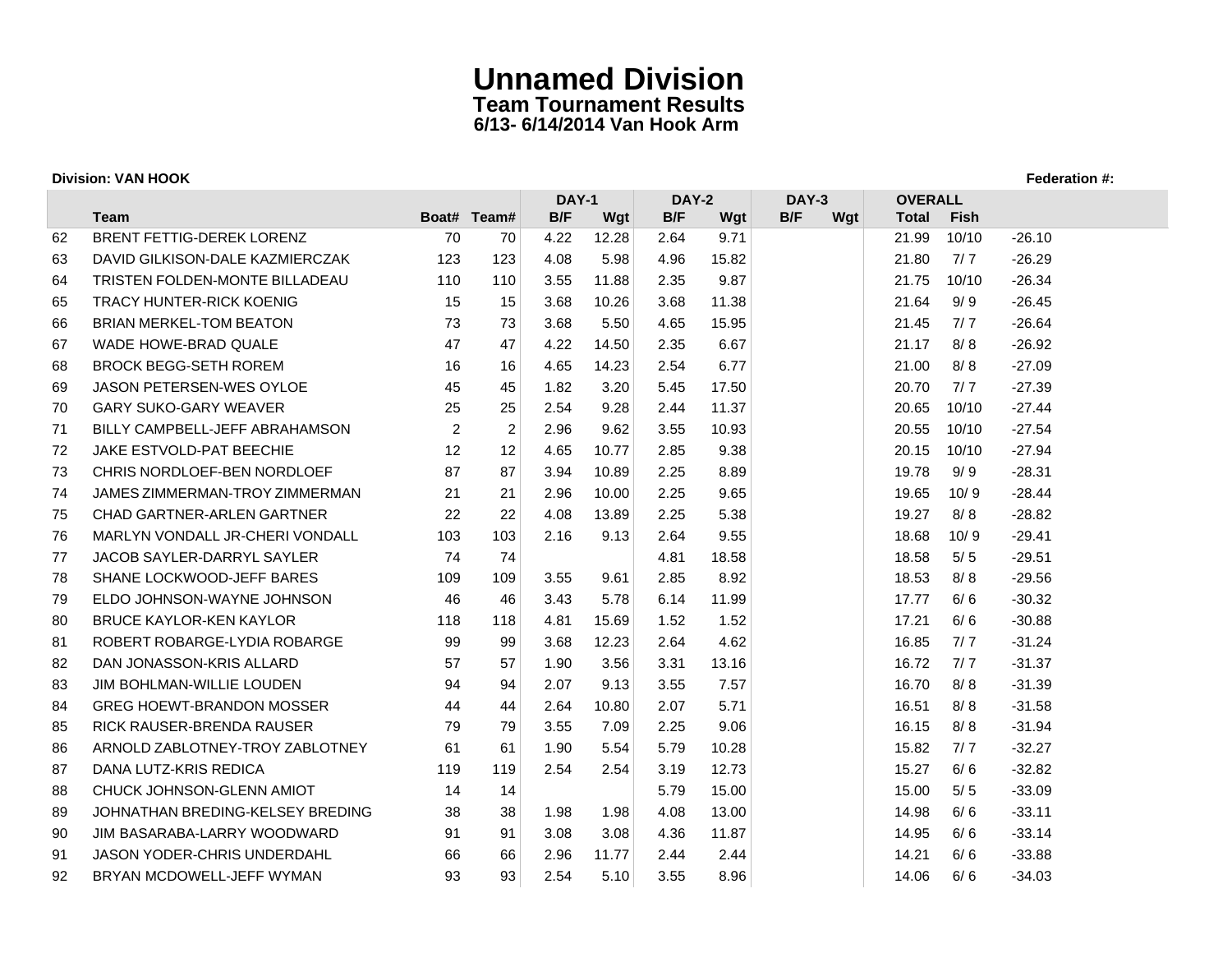### **Division: VAN HOOK Federation #:**

|     |                                        |     |             | <b>DAY-1</b> |       | <b>DAY-2</b> |       | DAY-3      | <b>OVERALL</b> |             |          |
|-----|----------------------------------------|-----|-------------|--------------|-------|--------------|-------|------------|----------------|-------------|----------|
|     | <b>Team</b>                            |     | Boat# Team# | B/F          | Wgt   | B/F          | Wgt   | B/F<br>Wgt | <b>Total</b>   | <b>Fish</b> |          |
| 93  | <b>JACOB NIEMITALO-DUSTY FLADELAND</b> | 122 | 122         | 2.16         | 5.96  | 3.94         | 8.00  |            | 13.96          | 6/6         | $-34.13$ |
| 94  | <b>RON BARTSCH-CURT SAARI</b>          | 34  | 34          |              |       | 4.65         | 13.89 |            | 13.89          | 5/5         | $-34.20$ |
| 95  | <b>GORDY RITTS-JOE HAGSTROM</b>        | 60  | 60          | 1.82         | 1.82  | 4.81         | 11.85 |            | 13.67          | 6/6         | $-34.42$ |
| 96  | <b>SCOTT LESTER-MASON NELSON</b>       | 55  | 55          | 2.75         | 11.14 | 2.16         | 2.16  |            | 13.30          | 6/6         | $-34.79$ |
| 97  | PAT EARHART-MIKE EARHART               | 121 | 121         | 2.16         | 9.76  | 2.16         | 3.47  |            | 13.23          | 7/7         | $-34.86$ |
| 98  | JEFF SMITH-KELLY SAMPSON               | 120 | 120         | 1.98         | 5.70  | 2.35         | 7.36  |            | 13.06          | 7/6         | $-35.03$ |
| 99  | TOM GIFFEY-LAURIE GIFFEY               | 42  | 42          |              |       | 2.96         | 12.96 |            | 12.96          | 5/5         | $-35.13$ |
| 100 | TED MESSNER-BILL MESSNER               | 37  | 37          | 5.28         | 12.70 |              |       |            | 12.70          | 5/5         | $-35.39$ |
| 101 | <b>TERRY FUCHS-CAREY YODER</b>         | 117 | 117         | 2.35         | 9.18  | 1.66         | 3.04  |            | 12.22          | 7/7         | $-35.87$ |
| 102 | <b>BRAD KRAFT-NATHAN KRAFT</b>         | 69  | 69          |              |       | 3.08         | 11.95 |            | 11.95          | 5/5         | $-36.14$ |
| 103 | <b>BOBBY RICE-JOE RICE</b>             | 124 | 124         | 1.90         | 4.95  | 3.55         | 6.52  |            | 11.47          | 6/6         | $-36.62$ |
| 104 | JORDAN JENSEN-LINDSEY JENSEN           | 36  | 36          |              |       | 2.44         | 11.08 |            | 11.08          | 5/5         | $-37.01$ |
| 105 | <b>JUSTIN MCNICHOLS-BLAINE KOK</b>     | 31  | 31          |              |       | 2.44         | 10.74 |            | 10.74          | 5/5         | $-37.35$ |
| 106 | RON RITZKE-JACE RITZKE                 | 107 | 107         | 2.07         | 4.05  | 2.64         | 6.61  |            | 10.66          | 5/5         | $-37.43$ |
| 107 | ROBERT JENSEN-DEBRA JENSEN             | 41  | 41          |              |       | 2.44         | 10.64 |            | 10.64          | $5/5$       | $-37.45$ |
| 108 | TANNER ROGH-MIKE CALLAHAN              | 28  | 28          | 1.90         | 6.83  | 3.43         | 3.43  |            | 10.26          | 5/5         | $-37.83$ |
| 109 | JOSH URAN-KAYLE URAN                   | 64  | 64          | 2.54         | 10.14 |              |       |            | 10.14          | 5/5         | $-37.95$ |
| 110 | RYAN MICKELSEN-AMANDA MICKELSEN        | 72  | 72          | 1.82         | 3.20  | 2.64         | 6.74  |            | 9.94           | 5/5         | $-38.15$ |
| 111 | RICHARD SIMONEAU-CRAIG RENNER          | 10  | 10          | 1.90         | 3.80  | 2.07         | 5.18  |            | 8.98           | 5/5         | $-39.11$ |
| 112 | ADAM JARMIN-LIONIE FLADELAND           | 63  | 63          |              |       | 5.62         | 8.70  |            | 8.70           | 2/2         | $-39.39$ |
| 113 | SONNY SCHERESKY-WALLY SCHERESKY        | 23  | 23          | 2.07         | 7.77  |              |       |            | 7.77           | 4/4         | $-40.32$ |
| 114 | NATHAN RAUSER-DANIEL VERNON            | 88  | 88          |              |       | 4.51         | 7.15  |            | 7.15           | 2/2         | $-40.94$ |
| 115 | CHRIS GRINSTEAD-MICHAEL GRINSTEAD      | 33  | 33          |              |       | 1.74         | 6.30  |            | 6.30           | 4/4         | $-41.79$ |
| 116 | HUBERT HEART-CONNIE GREENE             | 58  | 58          | 1.98         | 1.98  |              |       |            | 1.98           | 1/1         | $-46.11$ |
| 117 | MICHAEL DESERLY-TROY HAXTON            | 90  | 90          | 1.59         | 1.59  |              |       |            | 1.59           | 1/1         | $-46.50$ |
| 118 | DAVE BROWN-CHRIS SCHNEIDER             | 5   | 5           |              |       |              |       |            |                |             | $-48.09$ |
| 118 | JOHN FERGUSON-ADAM HOTZ                | 95  | 95          |              |       |              |       |            |                |             | $-48.09$ |
| 118 | DEB FLADELAND-TONY KAUTT               | 59  | 59          |              |       |              |       |            |                |             | $-48.09$ |
| 118 | BOBBI ISAKSON-SHALDON OSTERBERG        | 83  | 83          |              |       |              |       |            |                |             | $-48.09$ |
| 118 | <b>BRANDON LINDLEY-CHERI RHODES</b>    | 115 | 115         |              |       |              |       |            |                |             | $-48.09$ |
| 118 | RICK PFLUG-RICK ODEGARD                | 75  | 75          |              |       |              |       |            |                |             | $-48.09$ |